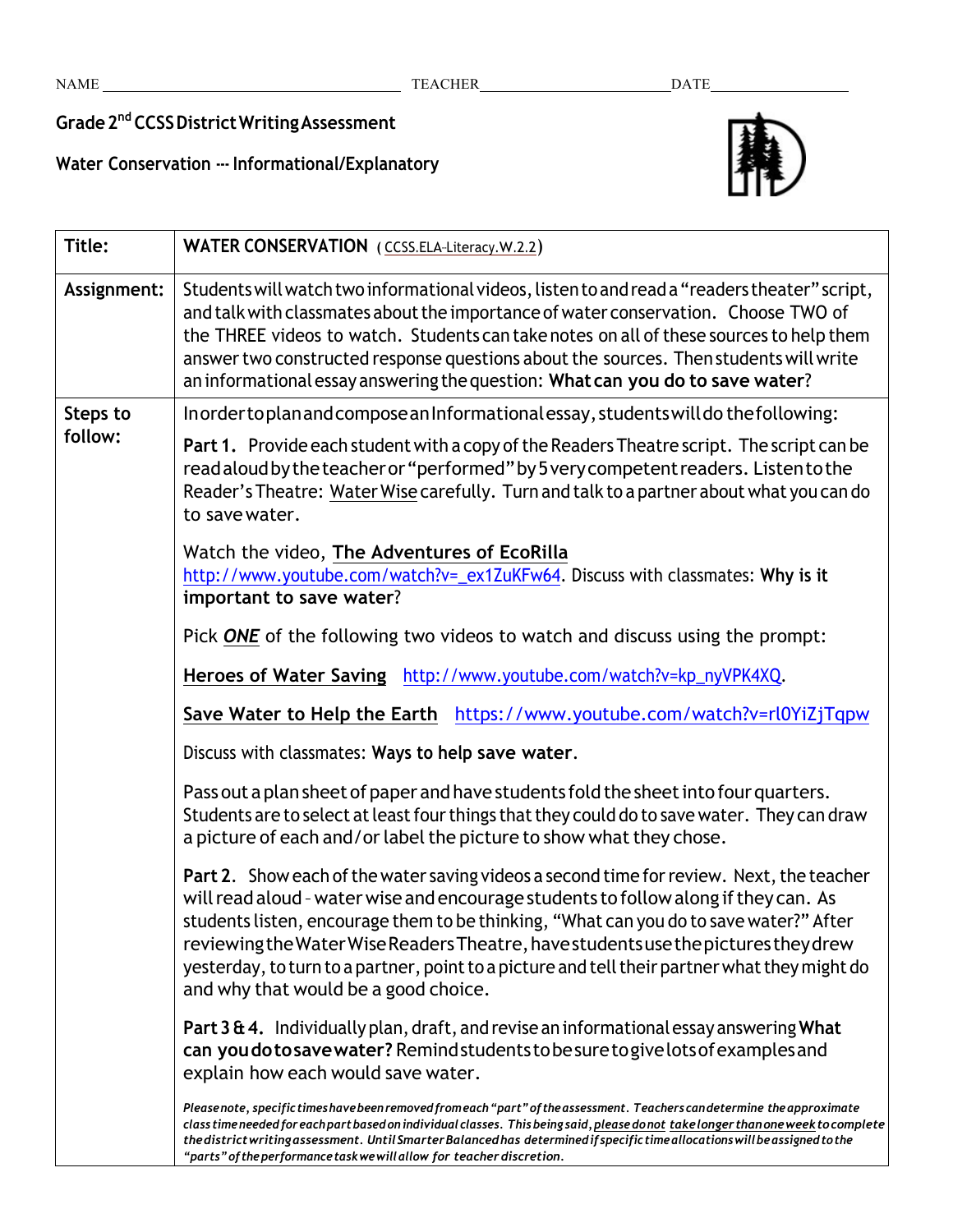## **READERS THEATER: WATER WISE WORDS 354**

- **Expert #1 - Good morning! We are here to tell you all about the earth's most precious resource . . .**
- **ALL - WATER!**
- **Expert #2 - Every form of life needs water in order to live.**
- **Expert #4 - A tiny fish needs water . . .**
- **Expert #5 - A tall tree needs water . . .**
- **Expert #3 - Everyone needs . . .**
- **ALL - WATER!**
- **Expert #2 - People need water to drink because our bodies need water to stay healthy.**
- **Expert #3 - We also need water to make the crops grow so that we have food to eat.**
- **Expert #4 - People use water for taking baths, brushing their teeth, and washing their clothes.**
- **Expert #1 - Yes, everyone needs water.**
- **Expert #2 - We know that water is precious so we must find ways to save all the water that we can.**
- **Expert #3 - Now, you might be thinking . . .**
- **Expert #5 - But, I'm just a kid. What can I do to save water?**
- **Expert #4 - Well, we're here to tell you. . .**